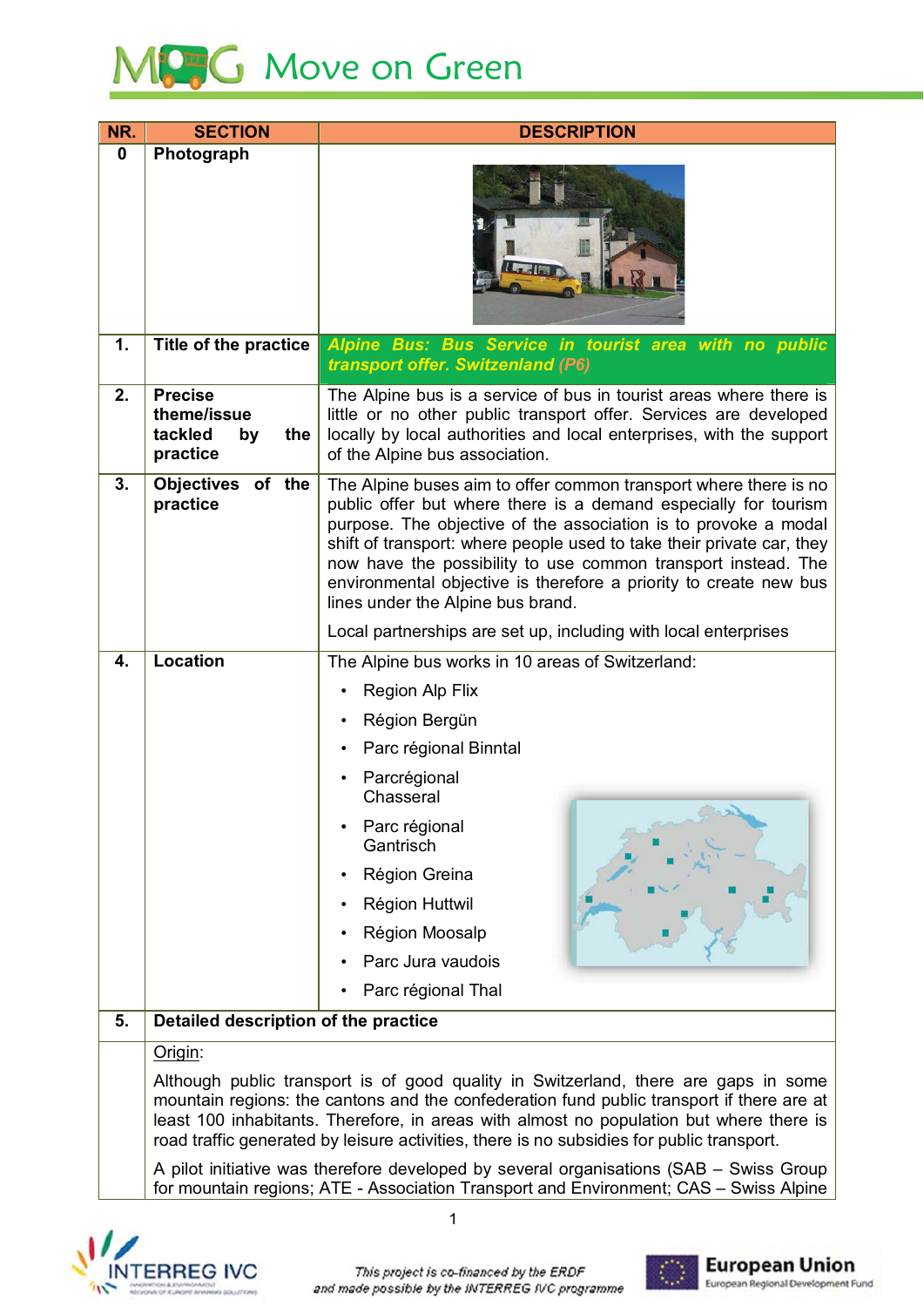# **G** Move on Green

Club; CarPostal Suisse S.A.).

## Timescale:

The pilot project "buses from alpine valleys/ alpine bus" was carried out in 2006-2007 with 4 regions involved (Binntal VS, Gantrisch BE, Greina GR et Moosalp VS), Following the positive results, the experience was continued and was developed in other areas. In 2012, there were 10 areas involved, where bus lines had already been created. Other regions have also made a demand to develop new lines of Alpine buses and are in the process of developing a bus line.

The development process to develop a new bus line lasts about one year and a half, from the development of the idea and of the partnership until the line is running, with (in most cases) the schedule published also on the railway web portal (www.cff.ch).

## Bodies involved / implementation:

Alpine bus association, with one employee.

At regions level: a regional partnership. Its composition depends on the regions. It always includes local authorities. Other members can be tourism offices and agencies, regional Parks, local enterprises (e.g. restaurants, hotels).

### Process and detailed content of the practice:

The organisation has two folds:

The Alpine bus association supports the initiation of new projects of Alpine buses in new regions. They bring a methodological support:

- Counselling and support to project partners.
- Counselling for the offer of public transport and how to run it.
- Counselling and support in the marketing.

The Alpine bus also brings its brand, supports marketing at national level and is a networking opportunity (especially providing information on the experiences of other Alpine bus lines in other regions). This support is brought through documents and through on-site visits (1 to 3 visits per year for existing lines, in order to improve them, and generally at least 3 participations to meetings to create new lines).

Local level: the design of a new line requires several steps:

- Establishment of local partnership.
- Designing of several scenarios for the bus lines, with proposal of route, schedule (which can change depending on the season) and simulation of costs.
- Selection of the final scenario but the partnership.
- Implementation phase, ending (in most cases) with the publication of the bus line schedule and its publicity, including in the national railway information (www.cff.ch).

For all phases, the Alpine bus association brings its support.

Once a new line is created, there are every year visits from the employee of the Alpine bus association to analyse the results and discuss about possible improvements and changes.



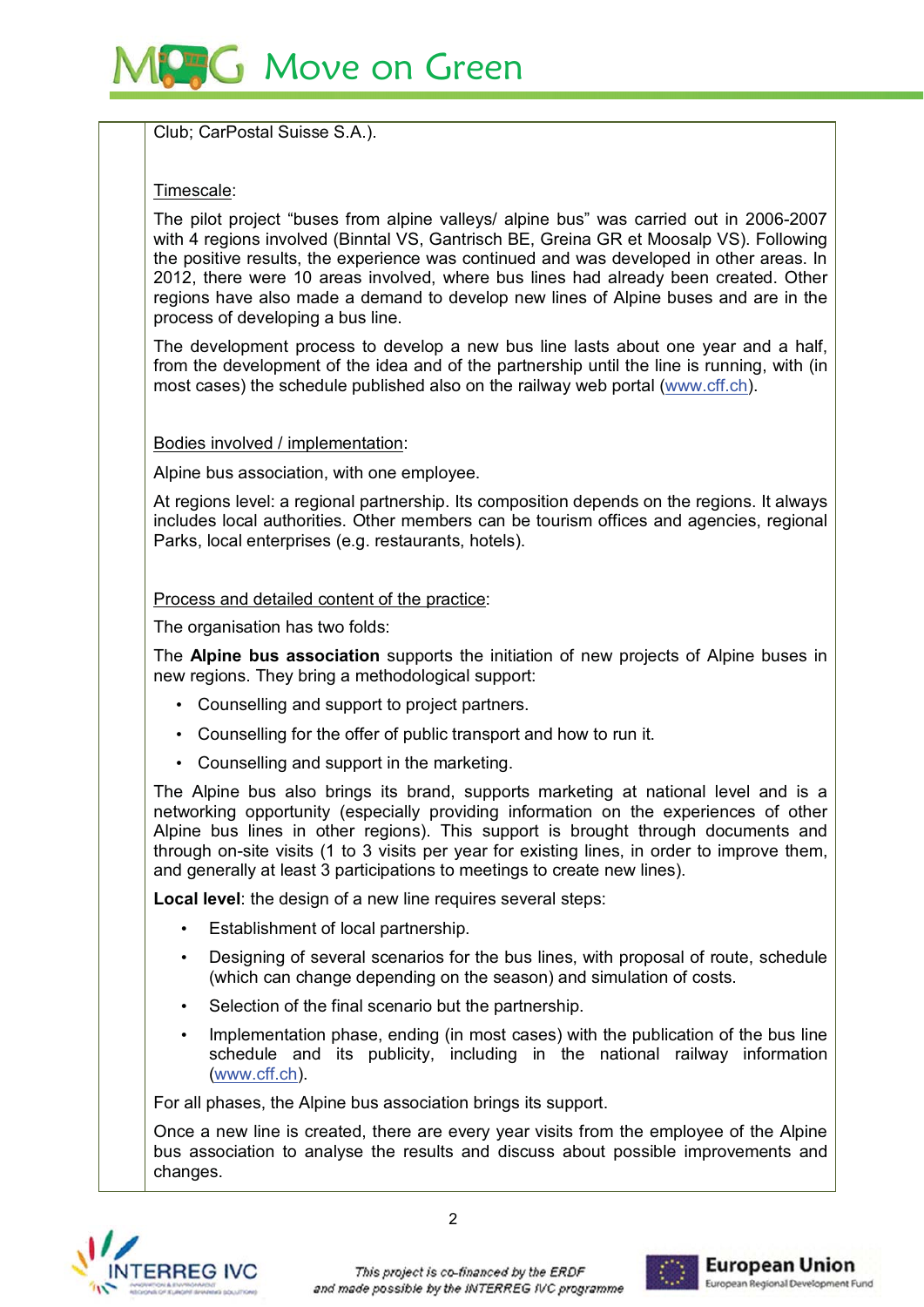# **Move on Green**

#### Legal framework:

The Alpine bus is an offer developed under the leadership of local authorities in areas where there are no national subsidies for public transport, although there is traffic due to the visit of tourists mainly.

### Financial framework:

Alpine bus association budget: 40000 CHF/year. Funded by SAB, ATE, CAS, CarPostal Suisse. Each participating region also pays a fee of 2000 CHF/ year. The association also receives sponsorship from national associations such as Pronatura. They redistribute a share of the amount received to the Alpine bus regions  $(1000 \text{ CHF/reaction}).$ 

In each region: the costs to run the buses depend on the areas (number of lines, length of the lines, frequency). They are comprised between 20 000 CHF and 70 000 CHF.

The fees collected in the bus from the people transported cover between 30 to 95% of the costs. The rest is covered by local authorities, park authorities, private enterprises, The contribution can be with money or in kind (e.g. with the realisation of a flyer).

### **6. Evaluation**

Possible demonstrated results (through indicators):

Since the end of the pilot project in 2006, where 4 regions were involved, other areas have join the Alpine bus and develop local offers of common transport. In 2011, about 24000 persons have been transported in 7 different areas. However, it is to be taken into account that the number of passengers varies a lot depending on the region, as shown in the table hereafter.

| <b>Fahrgastzahlen</b>      | <b>Alp Flix GR</b>       | <b>Binntal VS</b> | Chasseral<br><b>BE/NE</b> | Gantrisch<br>BE | Greina und<br><b>Bleniotal</b><br>$GR/TI^*$ | <b>Moosalp VS</b> | <b>Thal SO</b>           | Total<br>pro Saison |
|----------------------------|--------------------------|-------------------|---------------------------|-----------------|---------------------------------------------|-------------------|--------------------------|---------------------|
| Winter 2005/2006           | Eröffnung<br>am 6.6.2009 |                   |                           | 2'552           |                                             |                   | Eröffnung<br>am 1.5,2009 | 2'552               |
| Sommer 2006                |                          | 6'735             |                           | 151             | 6'433                                       |                   |                          | 13'319              |
| Winter 2006/2007           |                          |                   |                           | 214             |                                             | 106               |                          | 320                 |
| Sommer 2007                |                          | 5'688             |                           | 273             | 6'682                                       | 29                |                          | 12'672              |
| <b>Winter 2007/2008</b>    |                          |                   | 1'419                     | 1'218           |                                             | 200               |                          | 2'837               |
| Sommer 2008                |                          | 6'400             | 600                       | 363             | 7'306                                       | 644               |                          | 15'313              |
| Winter 2008/2009           |                          |                   | 1'500                     | 2'494           |                                             | 131               |                          | 4'125               |
| Sommer 2009                | 2'406                    | 10'263            | 760                       | 302             | 8'564                                       | 486               | 865                      | 23'646              |
| Winter 2009/2010           |                          |                   | 1'472                     | 2'393           |                                             | 70                |                          | 3'935               |
| Sommer 2010                | 2'211                    | 11'726            | 1'043                     | 389             | 7'662                                       | 249               | 811                      | 24'092              |
| Winter 2010/2011           |                          |                   | 258                       | 1'605           |                                             | 790**             |                          | 2'653               |
| Sommer 2011                |                          |                   |                           |                 |                                             |                   |                          |                     |
| <b>Total</b><br>pro Region | 4'617                    | 40'812            | 7'052                     | 11'954          | 36'647                                      | 2'705             | 1'677                    |                     |

**Total Verein Bus alpin** 

105'464

*Number of passengers using the alpine bus in the 7 regions having developed the service until 2011* 

*Source : http://www.busalpin.ch/site/downloads/zusammenfassung\_fahrgastfrequenzen\_110325.pdf* 

In 2012, 10 regions were proposing Alpine bus lines. Other regions are currently candidate to become also Alpine bus regions and to develop new bus lines.

Possible success factors:

The Alpine bus exists where no other offer of public transport already exist. However, there is a **demand** because of the number of tourists visiting the region